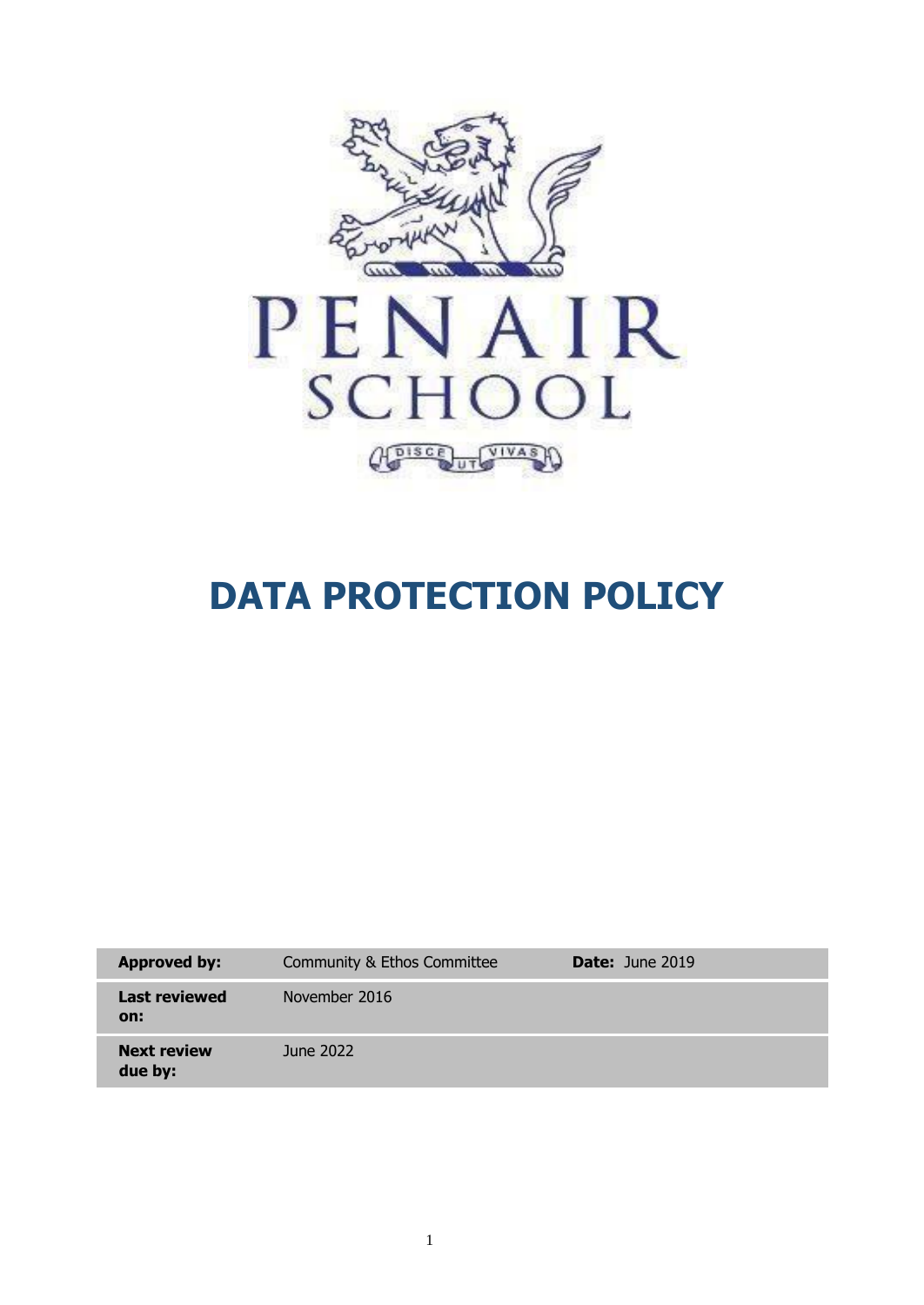# Contents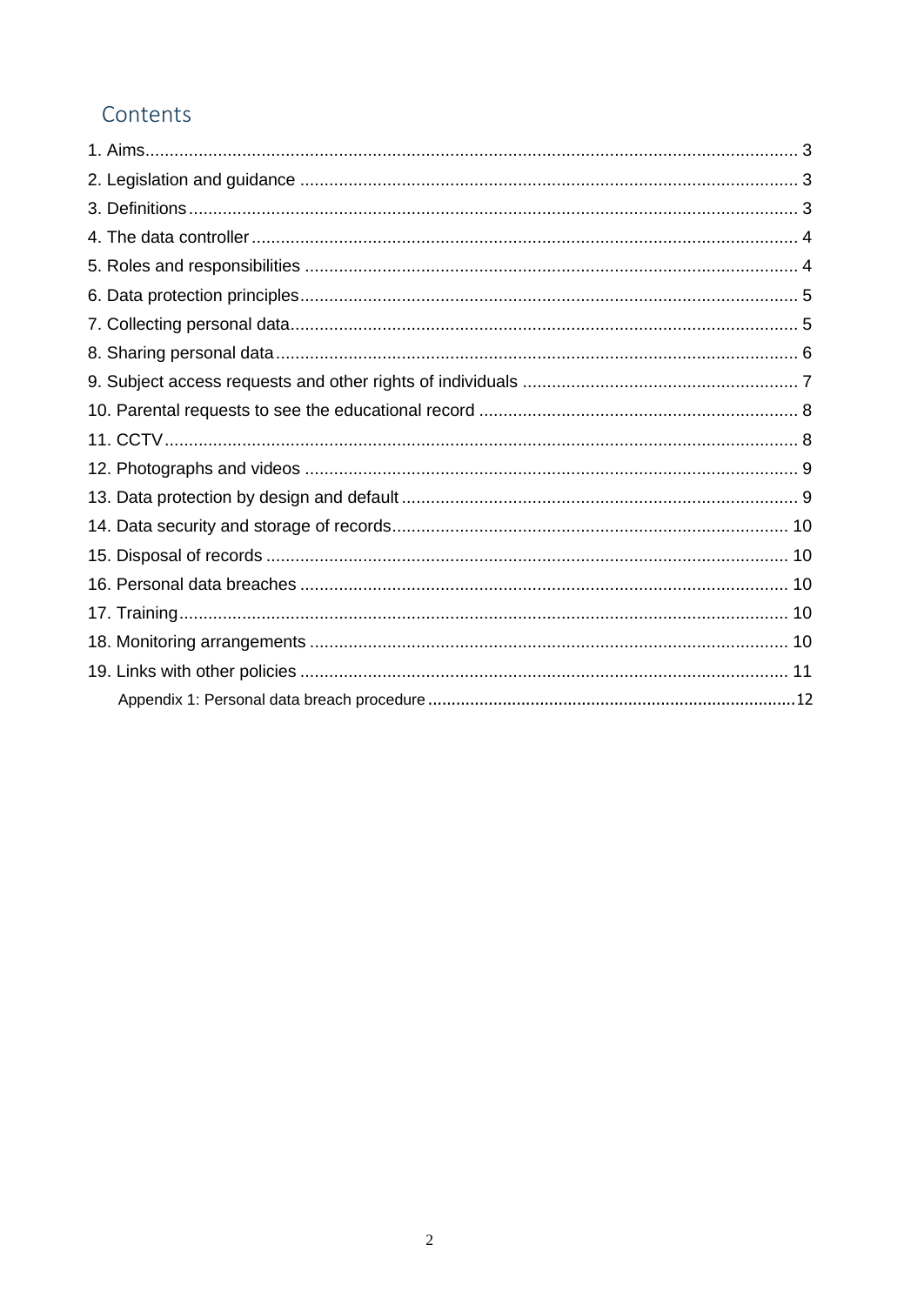# <span id="page-2-0"></span>**1. Aims**

Our school aims to ensure that all personal data collected about staff, pupils, parents, governors, visitors and other individuals is collected, stored and processed in accordance with the [General Data Protection](https://eur-lex.europa.eu/legal-content/EN/TXT/?qid=1528874672298&uri=CELEX:02016R0679-20160504)  Regulation [\(EU\) 2016/679](https://eur-lex.europa.eu/legal-content/EN/TXT/?qid=1528874672298&uri=CELEX:02016R0679-20160504) (GDPR) and the [Data Protection Act 2018 \(DPA 2018\).](http://www.legislation.gov.uk/ukpga/2018/12/contents/enacted)

This policy applies to all personal data, regardless of whether it is in paper or electronic format.

# <span id="page-2-1"></span>**2. Legislation and guidance**

This policy meets the requirements of the GDPR and the DPA 2018. It is based on guidance published by the Information Commissioner's Office (ICO) on the [GDPR.](https://ico.org.uk/for-organisations/guide-to-the-general-data-protection-regulation-gdpr/)

It also reflects the ICO's [code of practice](https://ico.org.uk/media/for-organisations/documents/1542/cctv-code-of-practice.pdf) for the use of surveillance cameras and personal information.

In addition, this policy complies with our funding agreement and articles of association.

# <span id="page-2-2"></span>**3. Definitions**

| TERM                                | <b>DEFINITION</b>                                                                                                                                                                   |
|-------------------------------------|-------------------------------------------------------------------------------------------------------------------------------------------------------------------------------------|
| Personal data                       | Any information relating to an identified, or identifiable, living<br>individual.                                                                                                   |
|                                     | This may include the individual's:                                                                                                                                                  |
|                                     | > Name (including initials)                                                                                                                                                         |
|                                     | > Identification number                                                                                                                                                             |
|                                     | > Location data                                                                                                                                                                     |
|                                     | > Online identifier, such as a username                                                                                                                                             |
|                                     | It may also include factors specific to the individual's physical,<br>physiological, genetic, mental, economic, cultural or social<br>identity.                                     |
| Special categories of personal data | Personal data which is more sensitive and so needs more<br>protection, including information about an individual's:                                                                 |
|                                     | > Racial or ethnic origin                                                                                                                                                           |
|                                     | > Political opinions                                                                                                                                                                |
|                                     | > Religious or philosophical beliefs                                                                                                                                                |
|                                     | > Trade union membership                                                                                                                                                            |
|                                     | > Genetics                                                                                                                                                                          |
|                                     | > Biometrics (such as fingerprints, retina and iris patterns),<br>where used for identification purposes                                                                            |
|                                     | $\blacktriangleright$ Health – physical or mental                                                                                                                                   |
|                                     | > Sex life or sexual orientation                                                                                                                                                    |
| <b>Processing</b>                   | Anything done to personal data, such as collecting, recording,<br>organising, structuring, storing, adapting, altering, retrieving,<br>using, disseminating, erasing or destroying. |
|                                     | Processing can be automated or manual.                                                                                                                                              |
| Data subject                        | The identified or identifiable individual whose personal data is<br>held or processed.                                                                                              |
| Data controller                     | A person or organisation that determines the purposes and the<br>means of processing of personal data.                                                                              |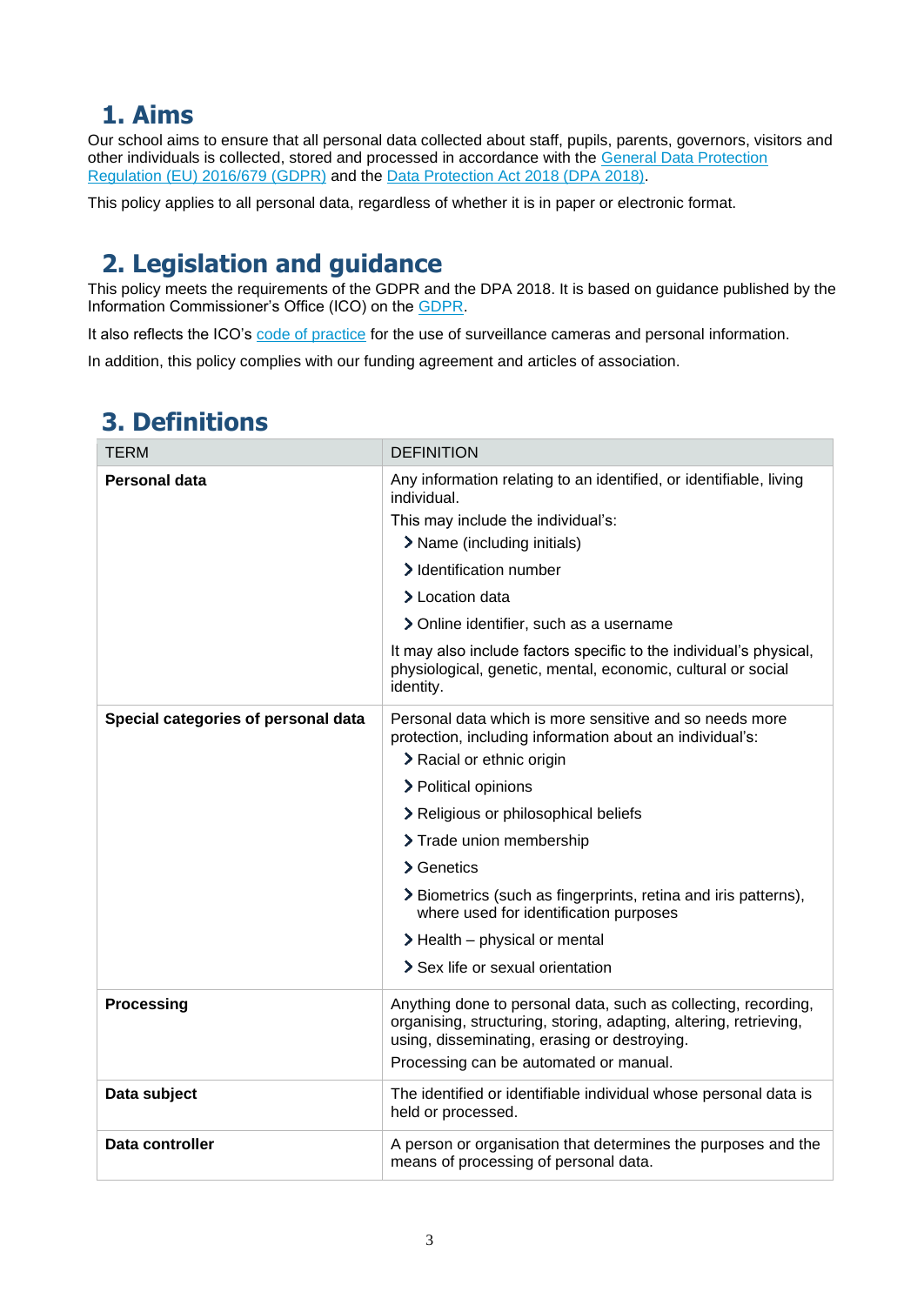| <b>TERM</b>          | <b>DEFINITION</b>                                                                                                                                        |
|----------------------|----------------------------------------------------------------------------------------------------------------------------------------------------------|
| Data processor       | A person or other body, other than an employee of the data<br>controller, who processes personal data on behalf of the data<br>controller.               |
| Personal data breach | A breach of security leading to the accidental or unlawful<br>destruction, loss, alteration, unauthorised disclosure of, or<br>access to, personal data. |

### <span id="page-3-0"></span>**4. The data controller**

Our school processes personal data relating to parents, pupils, staff, governors, visitors and others, and therefore is a data controller.

The school is registered with the ICO as legally required.

## <span id="page-3-1"></span>**5. Roles and responsibilities**

This policy applies to **all staff** employed by our school, and to external organisations or individuals working on our behalf. Staff who do not comply with this policy may face disciplinary action.

#### **5.1 Governing board**

The governing board has overall responsibility for ensuring that our school complies with all relevant data protection obligations.

#### **5.2 Data protection officer**

The data protection officer (DPO) is responsible for overseeing the implementation of this policy, monitoring our compliance with data protection law, and developing related policies and guidelines where applicable.

They will provide an annual report of their activities directly to the governing board and, where relevant, report to the board their advice and recommendations on school data protection issues.

The DPO is also the first point of contact for individuals whose data the school processes, and for the ICO.

Full details of the DPO's responsibilities are set out in their job description.

Our DPO is Mr Ian Arkell and is contactable via SchoolPro TLC.

#### **5.3 Headteacher**

The headteacher acts as the representative of the data controller on a day-to-day basis.

#### **5.4 All staff**

Staff are responsible for:

- Collecting, storing and processing any personal data in accordance with this policy
- Informing the school of any changes to their personal data, such as a change of address
- Contacting the DPO in the following circumstances:
	- With any questions about the operation of this policy, data protection law, retaining personal data or keeping personal data secure
	- If they have any concerns that this policy is not being followed
	- If they are unsure whether or not they have a lawful basis to use personal data in a particular way
	- If they need to rely on or capture consent, draft a privacy notice, deal with data protection rights invoked by an individual, or transfer personal data outside the European Economic Area
	- If there has been a data breach
	- Whenever they are engaging in a new activity that may affect the privacy rights of individuals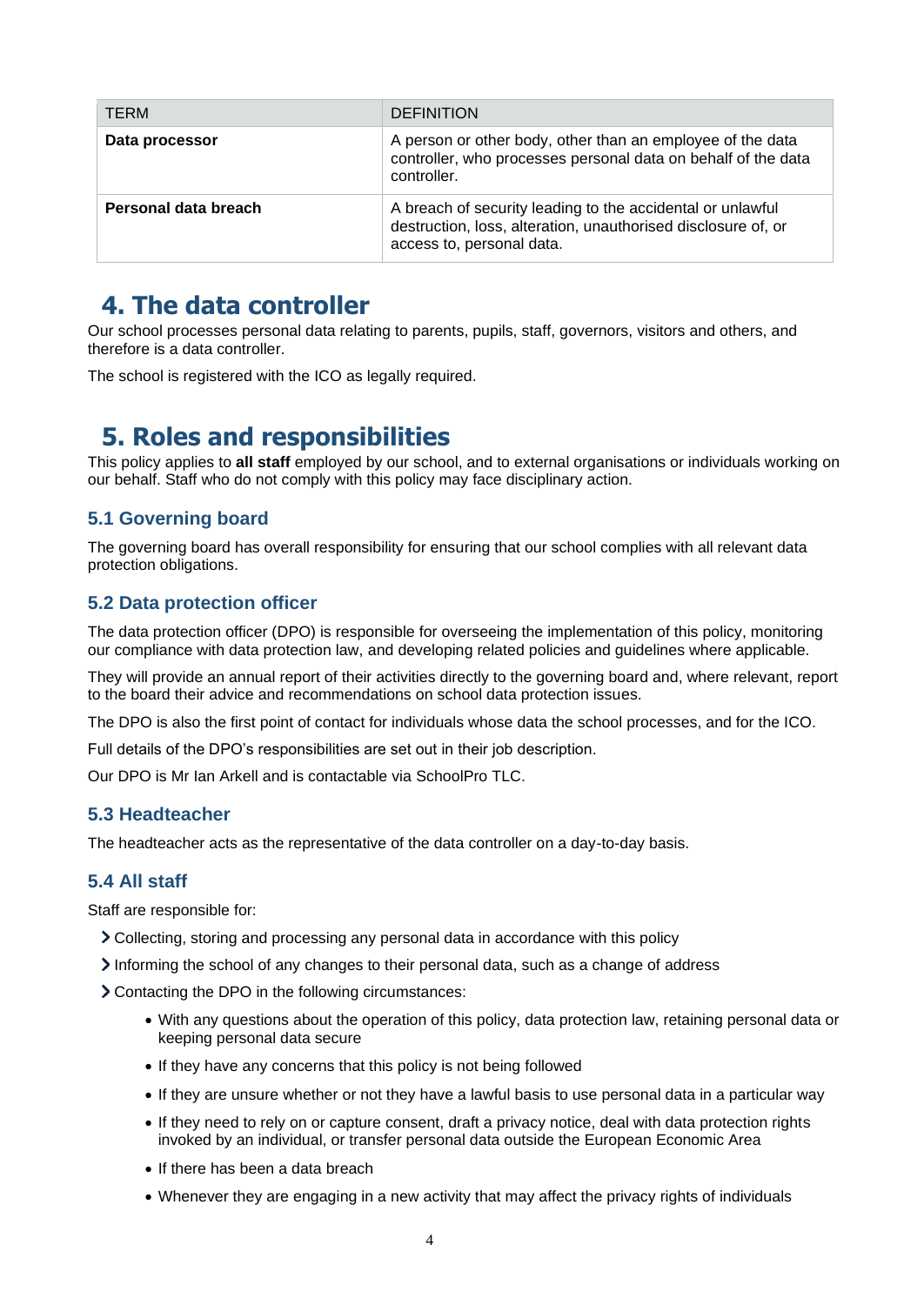• If they need help with any contracts or sharing personal data with third parties

### <span id="page-4-0"></span>**6. Data protection principles**

The GDPR is based on data protection principles that our school must comply with.

The principles say that personal data must be:

- Processed lawfully, fairly and in a transparent manner
- Collected for specified, explicit and legitimate purposes
- Adequate, relevant and limited to what is necessary to fulfil the purposes for which it is processed
- Accurate and, where necessary, kept up to date
- Xept for no longer than is necessary for the purposes for which it is processed
- Processed in a way that ensures it is appropriately secure

This policy sets out how the school aims to comply with these principles.

# <span id="page-4-1"></span>**7. Collecting personal data**

#### **7.1 Lawfulness, fairness and transparency**

We will only process personal data where we have one of 6 'lawful bases' (legal reasons) to do so under data protection law:

- The data needs to be processed so that the school can **fulfil a contract** with the individual, or the individual has asked the school to take specific steps before entering into a contract
- The data needs to be processed so that the school can **comply with a legal obligation**
- The data needs to be processed to ensure the **vital interests** of the individual or another person i.e. to protect someone's life
- The data needs to be processed so that the school, as a public authority, can **perform a task in the public interest or exercise its official authority**
- The data needs to be processed for the **legitimate interests** of the school (where the processing is not for any tasks the school performs as a public authority) or a third party, provided the individual's rights and freedoms are not overridden
- The individual (or their parent/carer when appropriate in the case of a pupil) has freely given clear **consent**

For special categories of personal data, we will also meet one of the special category conditions for processing under data protection law:

- The individual (or their parent/carer when appropriate in the case of a pupil) has given **explicit consent**
- The data needs to be processed to perform or exercise obligations or rights in relation to **employment, social security or social protection law**
- The data needs to be processed to ensure the **vital interests** of the individual or another person, where the individual is physically or legally incapable of giving consent
- The data has already been made **manifestly public** by the individual
- The data needs to be processed for the establishment, exercise or defence of **legal claims**
- The data needs to be processed for reasons of **substantial public interest** as defined in legislation
- The data needs to be processed for **health or social care purposes**, and the processing is done by, or under the direction of, a health or social work professional or by any other person obliged to confidentiality under law
- The data needs to be processed for **public health reasons**, and the processing is done by, or under the direction of, a health professional or by any other person obliged to confidentiality under law
- The data needs to be processed for **archiving purposes**, scientific or historical research purposes, or statistical purposes, and the processing is in the public interest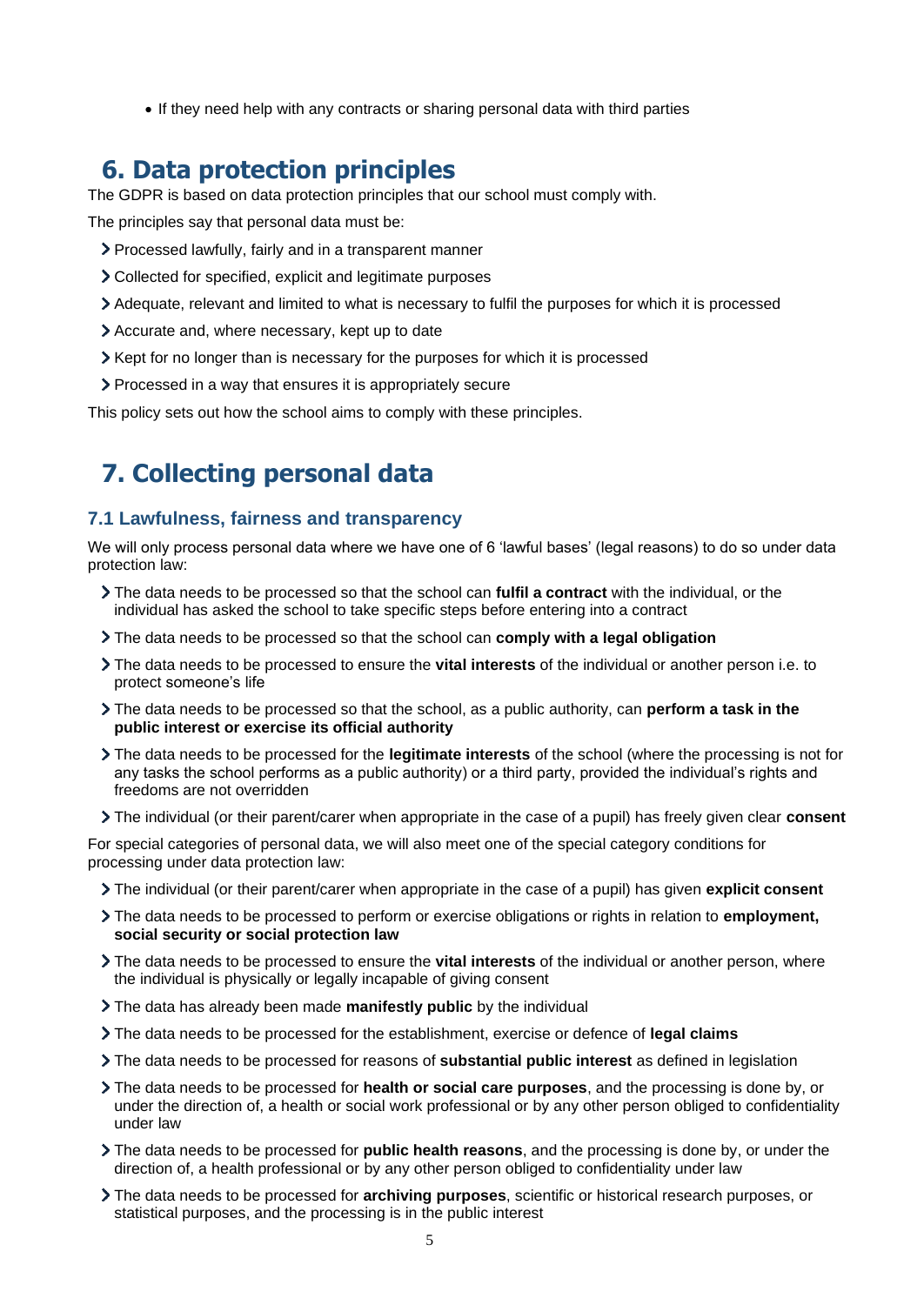For criminal offence data, we will meet both a lawful basis and a condition set out under data protection law. Conditions include:

- The individual (or their parent/carer when appropriate in the case of a pupil) has given **consent**
- The data needs to be processed to ensure the **vital interests** of the individual or another person, where the individual is physically or legally incapable of giving consent
- The data has already been made **manifestly public** by the individual
- The data needs to be processed for or in connection with legal proceedings, to obtain legal advice, or for the establishment, exercise or defence of **legal rights**
- The data needs to be processed for reasons of **substantial public interest** as defined in legislation

Whenever we first collect personal data directly from individuals, we will provide them with the relevant information required by data protection law.

We will always consider the fairness of our data processing. We will ensure we do not handle personal data in ways that individuals would not reasonably expect, or use personal data in ways which have unjustified adverse effects on them.

#### **7.2 Limitation, minimisation and accuracy**

We will only collect personal data for specified, explicit and legitimate reasons. We will explain these reasons to the individuals when we first collect their data.

If we want to use personal data for reasons other than those given when we first obtained it, we will inform the individuals concerned before we do so, and seek consent where necessary.

Staff must only process personal data where it is necessary in order to do their jobs.

We will keep data accurate and, where necessary, up-to-date. Inaccurate data will be rectified or erased when appropriate.

In addition, when staff no longer need the personal data they hold, they must ensure it is deleted or anonymised. This will be done in accordance with the school's record retention schedule.

### <span id="page-5-0"></span>**8. Sharing personal data**

We will not normally share personal data with anyone else without consent, but there are certain circumstances where we may be required to do so. These include, but are not limited to, situations where:

- There is an issue with a pupil or parent/carer that puts the safety of our staff at risk
- We need to liaise with other agencies we will seek consent as necessary before doing this
- Our suppliers or contractors need data to enable us to provide services to our staff and pupils for example, IT companies. When doing this, we will:
	- Only appoint suppliers or contractors which can provide sufficient guarantees that they comply with data protection law
	- Establish a contract with the supplier or contractor to ensure the fair and lawful processing of any personal data we share
	- Only share data that the supplier or contractor needs to carry out their service

We will also share personal data with law enforcement and government bodies where we are legally required to do so.

We may also share personal data with emergency services and local authorities to help them to respond to an emergency situation that affects any of our pupils or staff.

Where we transfer personal data internationally, we will do so in accordance with data protection law.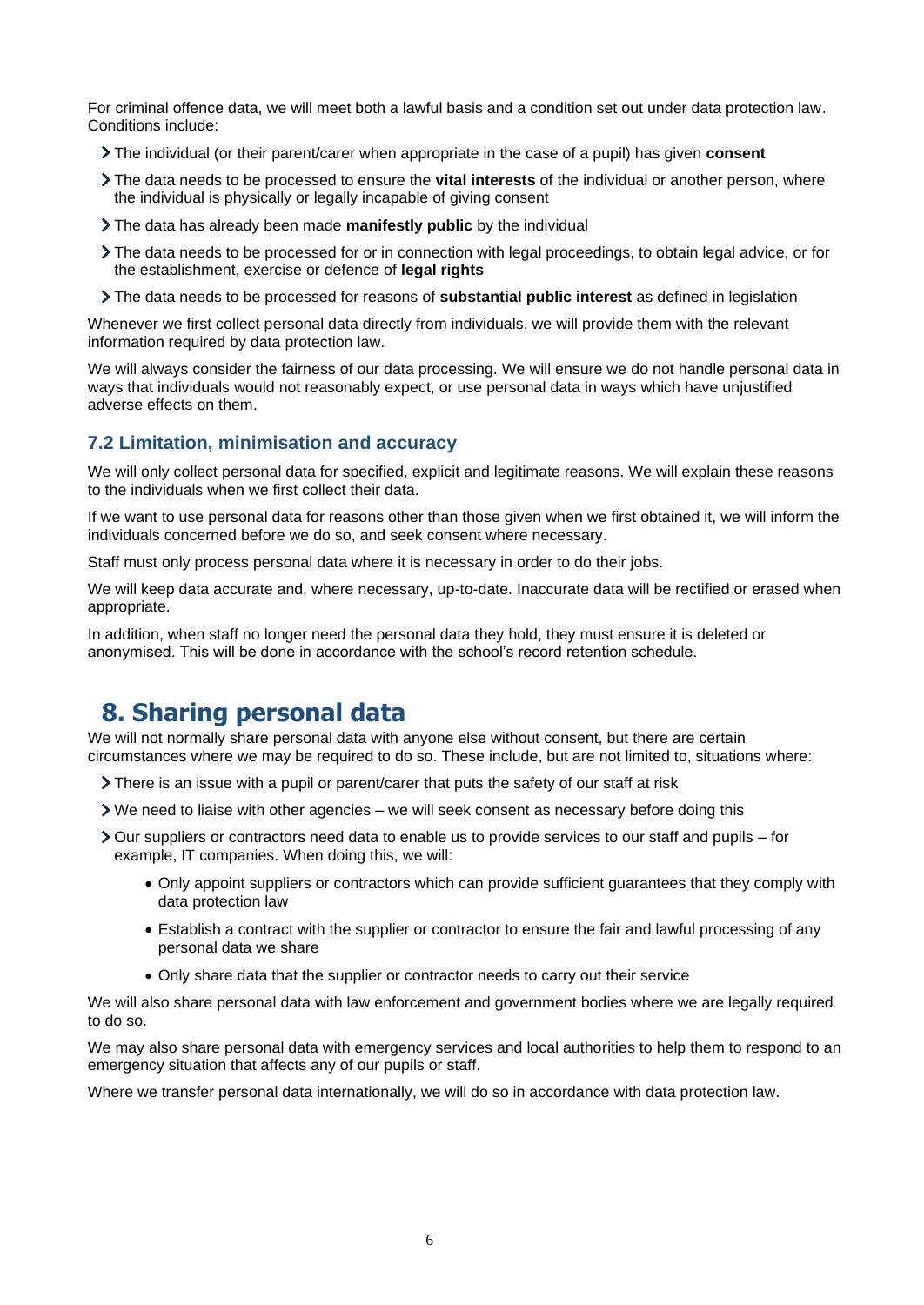# <span id="page-6-0"></span>**9. Subject access requests and other rights of individuals**

#### **9.1 Subject access requests**

Individuals have a right to make a 'subject access request' to gain access to personal information that the school holds about them. This includes:

- Confirmation that their personal data is being processed
- Access to a copy of the data
- > The purposes of the data processing
- > The categories of personal data concerned
- Who the data has been, or will be, shared with
- How long the data will be stored for, or if this isn't possible, the criteria used to determine this period
- Where relevant, the existence of the right to request rectification, erasure or restriction, or to object to such processing
- The right to lodge a complaint with the ICO or another supervisory authority
- > The source of the data, if not the individual
- Whether any automated decision-making is being applied to their data, and what the significance and consequences of this might be for the individual
- The safeguards provided if the data is being transferred internationally

Subject access requests can be submitted in any form, but we may be able to respond to requests more quickly if they are made in writing and include:

- > Name of individual
- Correspondence address
- Contact number and email address
- > Details of the information requested

If staff receive a subject access request in any form they must immediately forward it to the DPO.

#### **9.2 Children and subject access requests**

Personal data about a child belongs to that child, and not the child's parents or carers. For a parent or carer to make a subject access request with respect to their child, the child must either be unable to understand their rights and the implications of a subject access request, or have given their consent.

Children aged 12 and above are generally regarded to be mature enough to understand their rights and the implications of a subject access request. Therefore, most subject access requests from parents or carers of pupils at our school may not be granted without the express permission of the pupil. This is not a rule and a pupil's ability to understand their rights will always be judged on a case-by-case basis.

#### **9.3 Responding to subject access requests**

When responding to requests, we:

- May ask the individual to provide 2 forms of identification
- May contact the individual via phone to confirm the request was made
- Will respond without delay and within 1 month of receipt of the request (or receipt of the additional information needed to confirm identity, where relevant)
- Will provide the information free of charge
- May tell the individual we will comply within 3 months of receipt of the request, where a request is complex or numerous. We will inform the individual of this within 1 month, and explain why the extension is necessary

We may not disclose information for a variety of reasons, such as if it:

Might cause serious harm to the physical or mental health of the pupil or another individual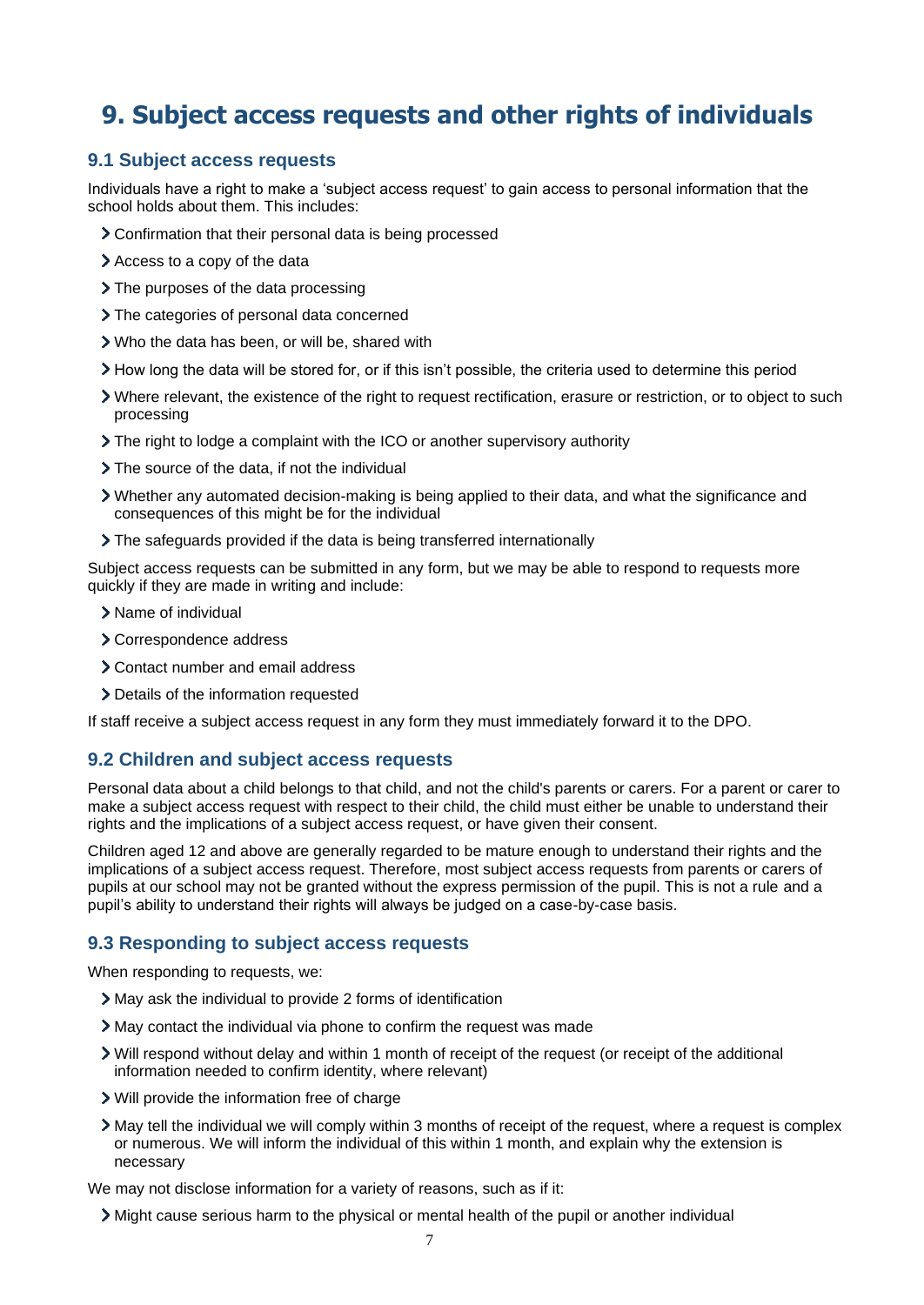- Would reveal that the child is being or has been abused, or is at risk of abuse, where the disclosure of that information would not be in the child's best interests
- Would include another person's personal data that we can't reasonably anonymise, and we don't have the other person's consent and it would be unreasonable to proceed without it
- Is part of certain sensitive documents, such as those related to crime, immigration, legal proceedings or legal professional privilege, management forecasts, negotiations, confidential references, or exam scripts

If the request is unfounded or excessive, we may refuse to act on it, or charge a reasonable fee to cover administrative costs. We will take into account whether the request is repetitive in nature when making this decision.

When we refuse a request, we will tell the individual why, and tell them they have the right to complain to the ICO or they can seek to enforce their subject access right through the courts.

#### **9.4 Other data protection rights of the individual**

In addition to the right to make a subject access request (see above), and to receive information when we are collecting their data about how we use and process it (see section 7), individuals also have the right to:

- Withdraw their consent to processing at any time
- Ask us to rectify, erase or restrict processing of their personal data (in certain circumstances)
- > Prevent use of their personal data for direct marketing
- Object to processing which has been justified on the basis of public interest, official authority or legitimate interests
- Challenge decisions based solely on automated decision making or profiling (i.e. making decisions or evaluating certain things about an individual based on their personal data with no human involvement)
- > Be notified of a data breach (in certain circumstances)
- > Make a complaint to the ICO
- Ask for their personal data to be transferred to a third party in a structured, commonly used and machinereadable format (in certain circumstances)

Individuals should submit any request to exercise these rights to the DPO. If staff receive such a request, they must immediately forward it to the DPO.

### <span id="page-7-0"></span>**10. Parental requests to see the educational record**

Parents, or those with parental responsibility, have a legal right to free access to their child's educational record (which includes most information about a pupil) within 15 school days of receipt of a written request.

If the request is for a copy of the educational record, the school may charge a fee to cover the cost of supplying it.

This right applies as long as the pupil concerned is aged under 18.

There are certain circumstances in which this right can be denied, such as if releasing the information might cause serious harm to the physical or mental health of the pupil or another individual, or if it would mean releasing exam marks before they are officially announced.

### <span id="page-7-1"></span>**11. CCTV**

We use CCTV in various locations around the school site to ensure it remains safe. We will adhere to the ICO's [code of practice](https://ico.org.uk/media/for-organisations/documents/1542/cctv-code-of-practice.pdf) for the use of CCTV.

We do not need to ask individuals' permission to use CCTV, but we make it clear where individuals are being recorded. Security cameras are clearly visible and accompanied by prominent signs explaining that CCTV is in use.

Any enquiries about the CCTV system should be directed to the Headteacher.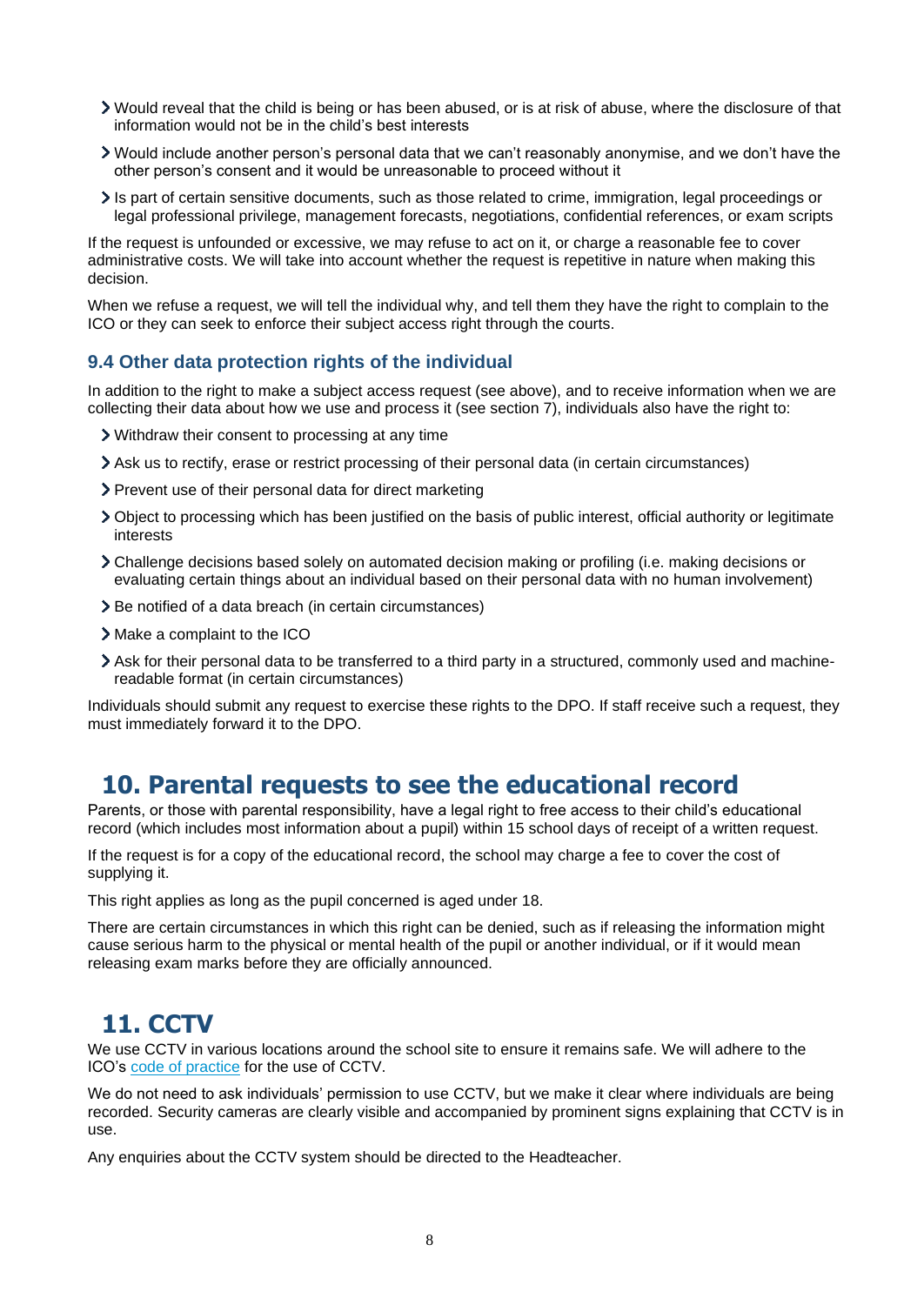# <span id="page-8-0"></span>**12. Photographs and videos**

As part of our school activities, we may take photographs and record images of individuals within our school.

We will obtain written consent from parents/carers, or pupils aged 18 and over, for photographs and videos to be taken of pupils for communication, marketing and promotional materials.

Where we need parental consent, we will clearly explain how the photograph and/or video will be used to both the parent/carer and pupil. Where we don't need parental consent, we will clearly explain to the pupil how the photograph and/or video will be used.

Any photographs and videos taken by parents/carers at school events for their own personal use are not covered by data protection legislation. However, we will ask that photos or videos with other pupils are not shared publicly on social media for safeguarding reasons, unless all the relevant parents/carers (or pupils where appropriate) have agreed to this.

Where the school takes photographs and videos, uses may include:

- Within school on notice boards and in school magazines, brochures, newsletters, etc.
- Outside of school by external agencies such as the school photographer, newspapers, campaigns
- > Online on our school website or social media pages

Consent can be refused or withdrawn at any time. If consent is withdrawn, we will delete the photograph or video and not distribute it further.

When using photographs and videos in this way we will not accompany them with any other personal information about the child, to ensure they cannot be identified.

### <span id="page-8-1"></span>**13. Data protection by design and default**

We will put measures in place to show that we have integrated data protection into all of our data processing activities, including:

- Appointing a suitably qualified DPO, and ensuring they have the necessary resources to fulfil their duties and maintain their expert knowledge
- Only processing personal data that is necessary for each specific purpose of processing, and always in line with the data protection principles set out in relevant data protection law (see section 6)
- Completing data protection impact assessments where the school's processing of personal data presents a high risk to rights and freedoms of individuals, and when introducing new technologies (the DPO will advise on this process)
- Integrating data protection into internal documents including this policy, any related policies and privacy notices
- Regularly training members of staff on data protection law, this policy, any related policies and any other data protection matters; we will also keep a record of attendance
- Regularly conducting reviews and audits to test our privacy measures and make sure we are compliant
- Appropriate safeguards being put in place if we transfer any personal data outside of the European Economic Area (EEA), where different data protection laws will apply
- Maintaining records of our processing activities, including:
	- For the benefit of data subjects, making available the name and contact details of our school and DPO and all information we are required to share about how we use and process their personal data (via our privacy notices)
	- For all personal data that we hold, maintaining an internal record of the type of data, type of data subject, how and why we are using the data, any third-party recipients, any transfers outside of the EEA and the safeguards for those, retention periods and how we are keeping the data secure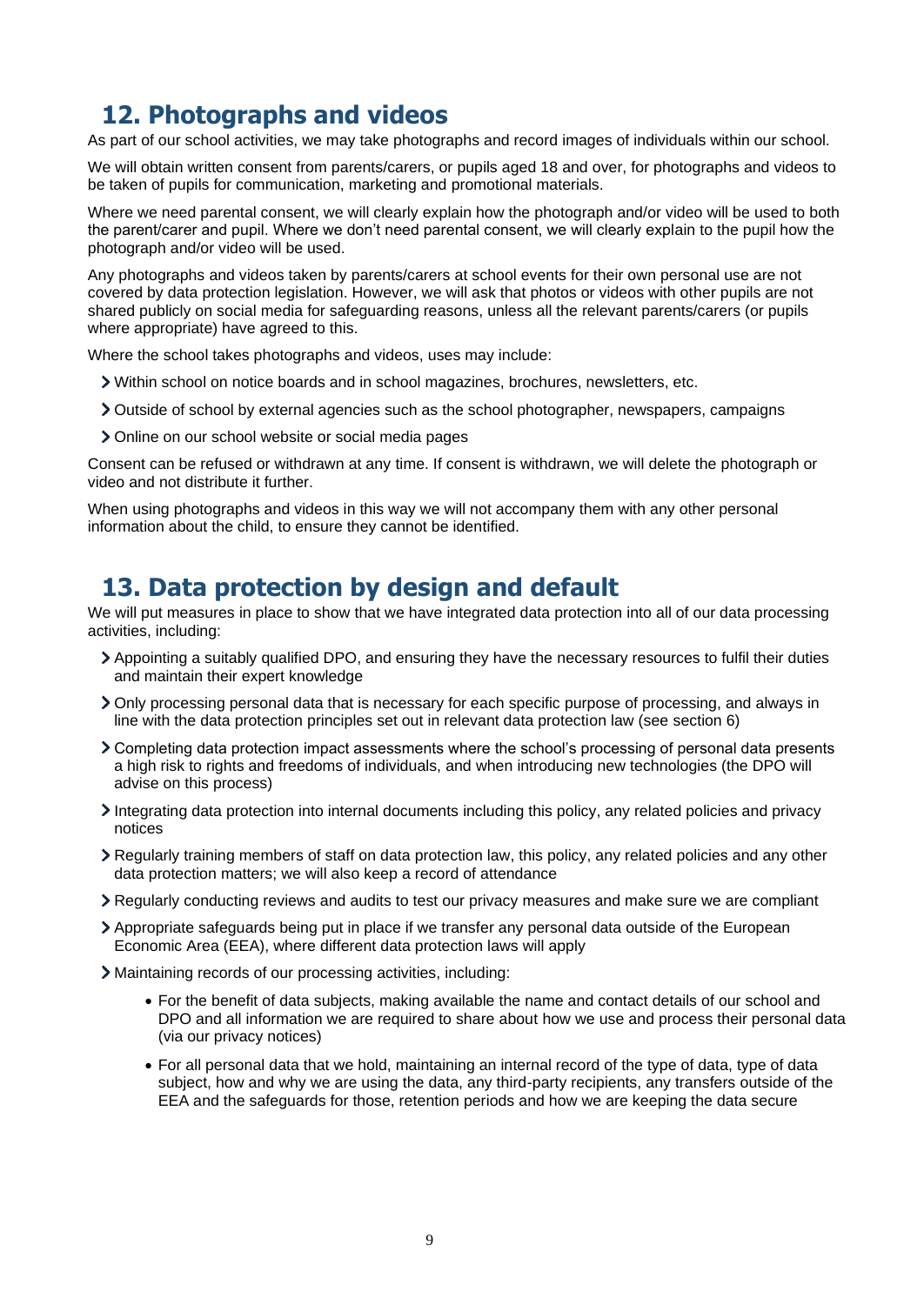### <span id="page-9-0"></span>**14. Data security and storage of records**

We will protect personal data and keep it safe from unauthorised or unlawful access, alteration, processing or disclosure, and against accidental or unlawful loss, destruction or damage.

In particular:

- Paper-based records and portable electronic devices, such as laptops and hard drives that contain personal data, are kept under lock and key when not in use
- Papers containing confidential personal data must not be left on office and classroom desks, on staffroom tables, or left anywhere else where there is general access
- Where personal information needs to be taken off site, staff must sign it in and out from the school office
- Passwords that are at least 10 characters long containing letters and numbers are used to access school computers, laptops and other electronic devices. Staff and pupils are reminded that they should not reuse passwords from other sites
- Encryption software is used to protect all portable devices and removable media, such as laptops and USB devices
- Staff, pupils or governors who store personal information on their personal devices are expected to follow the same security procedures as for school-owned equipment (see our ICT acceptable use agreement)
- Where we need to share personal data with a third party, we carry out due diligence and take reasonable steps to ensure it is stored securely and adequately protected (see section 8)

### <span id="page-9-1"></span>**15. Disposal of records**

Personal data that is no longer needed will be disposed of securely. Personal data that has become inaccurate or out of date will also be disposed of securely, where we cannot or do not need to rectify or update it.

For example, we will shred or incinerate paper-based records, and overwrite or delete electronic files. We may also use a third party to safely dispose of records on the school's behalf. If we do so, we will require the third party to provide sufficient guarantees that it complies with data protection law.

### <span id="page-9-2"></span>**16. Personal data breaches**

The school will make all reasonable endeavours to ensure that there are no personal data breaches.

In the unlikely event of a suspected data breach, we will follow the procedure set out in appendix 1.

When appropriate, we will report the data breach to the ICO within 72 hours after becoming aware of it. Such breaches in a school context may include, but are not limited to:

- A non-anonymised dataset being published on the school website which shows the exam results of pupils eligible for the pupil premium
- Safeguarding information being made available to an unauthorised person
- The theft of a school laptop containing non-encrypted personal data about pupils

### <span id="page-9-3"></span>**17. Training**

All staff and governors are provided with data protection training as part of their induction process.

Data protection will also form part of continuing professional development, where changes to legislation, guidance or the school's processes make it necessary.

### <span id="page-9-4"></span>**18. Monitoring arrangements**

The DPO is responsible for monitoring and reviewing this policy.

This policy will be reviewed every **2 years** and shared with the full governing board.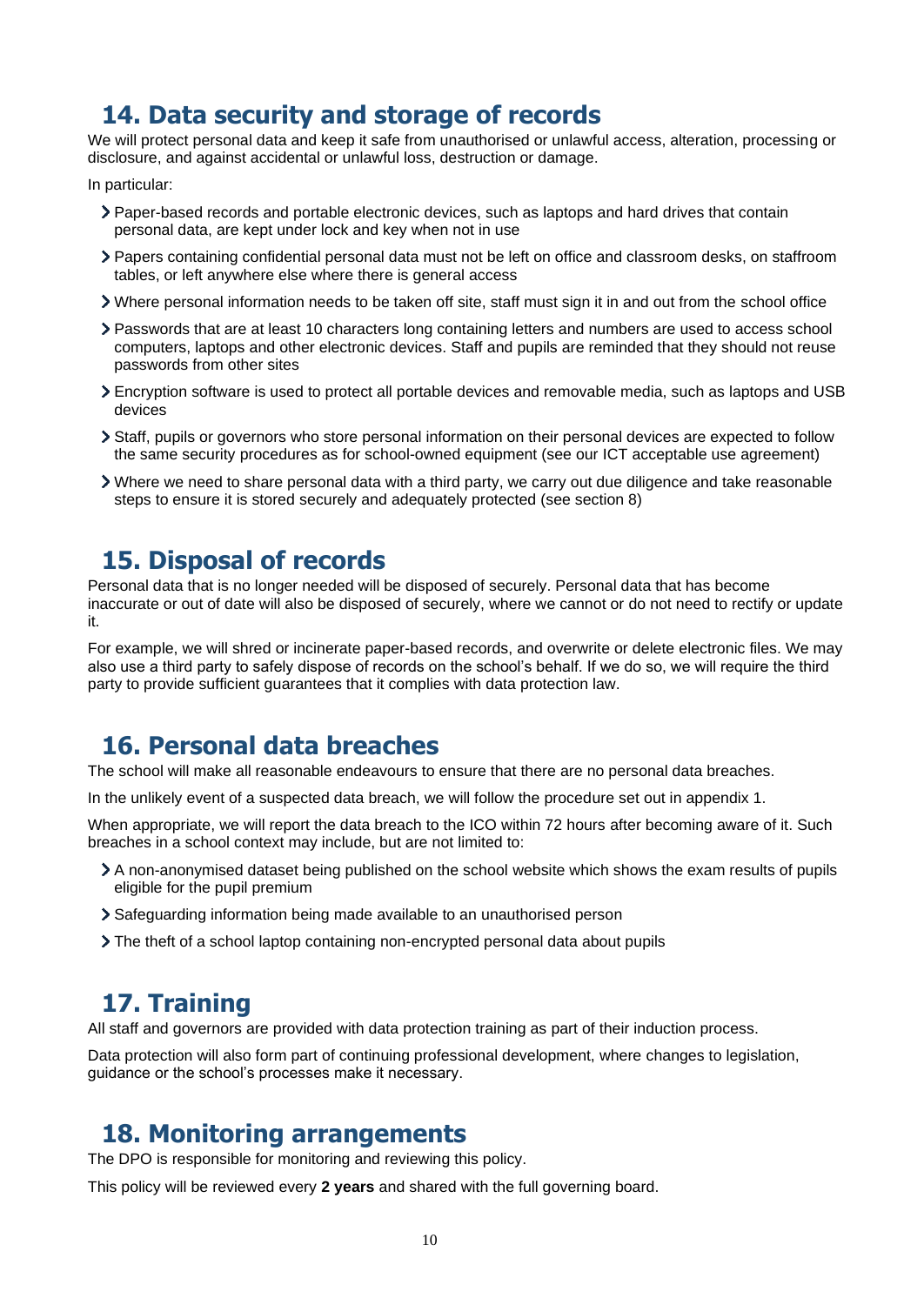# <span id="page-10-0"></span>**19. Links with other policies**

This data protection policy is linked to our:

- > Freedom of information publication scheme
- > Child Protection policy
- > Acceptable use of ICT statement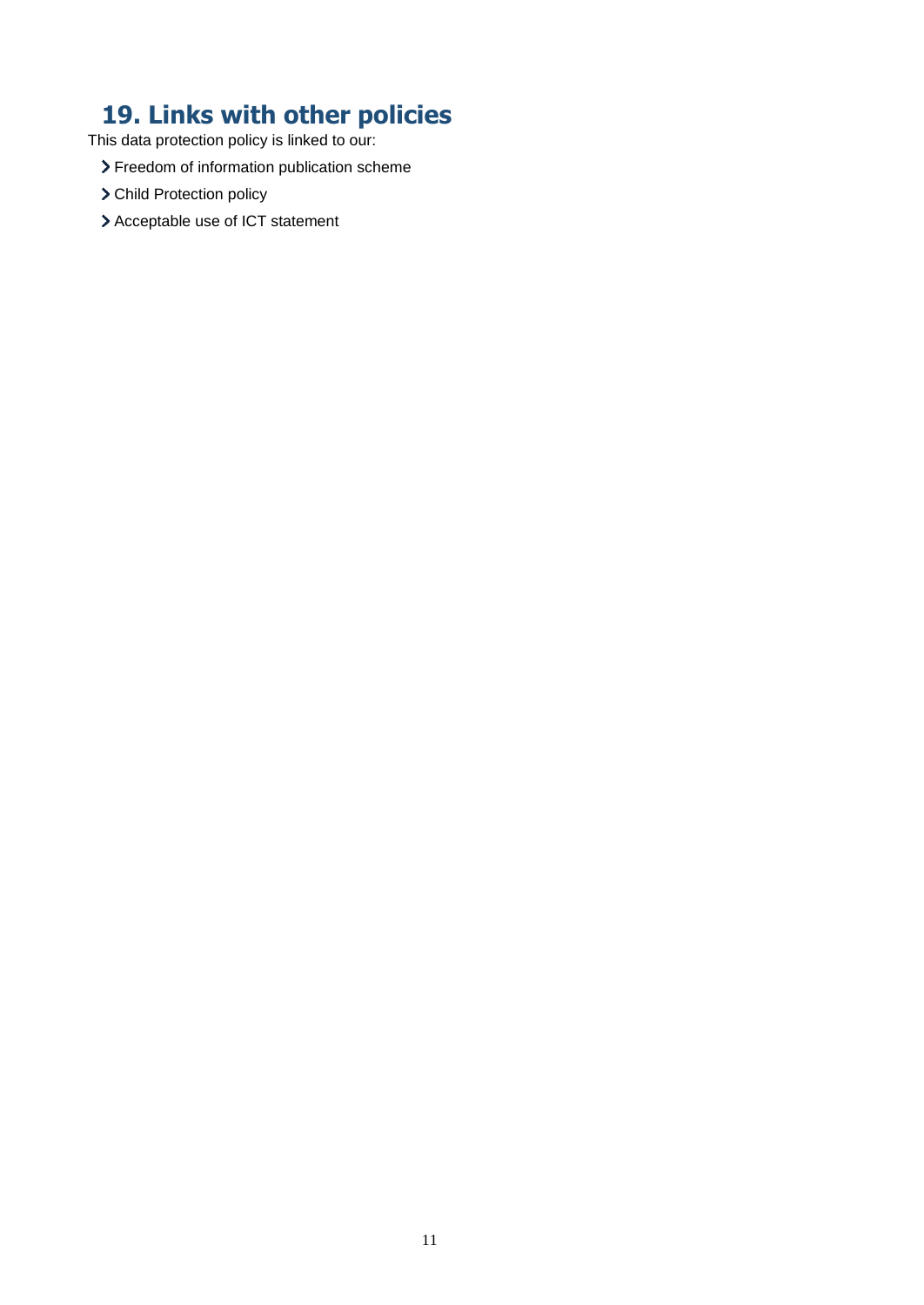Appendix 1: Personal data breach procedure

<span id="page-11-0"></span>This procedure is based on [guidance on personal data breaches](https://ico.org.uk/for-organisations/guide-to-the-general-data-protection-regulation-gdpr/personal-data-breaches/) produced by the ICO.

- On finding or causing a breach, or potential breach, the staff member or data processor must immediately notify the DPO
- The DPO will investigate the report, and determine whether a breach has occurred. To decide, the DPO will consider whether personal data has been accidentally or unlawfully:
	- Lost
	- Stolen
	- Destroyed
	- Altered
	- Disclosed or made available where it should not have been
	- Made available to unauthorised people
- > The DPO will alert the headteacher and the chair of governors
- The DPO will make all reasonable efforts to contain and minimise the impact of the breach, assisted by relevant staff members or data processors where necessary (actions relevant to specific data types are set out at the end of this procedure)
- The DPO will assess the potential consequences, based on how serious they are, and how likely they are to happen
- The DPO will work out whether the breach must be reported to the ICO. This must be judged on a caseby-case basis. To decide, the DPO will consider whether the breach is likely to negatively affect people's rights and freedoms, and cause them any physical, material or non-material damage (e.g. emotional distress), including through:
	- Loss of control over their data
	- Discrimination
	- Identify theft or fraud
	- Financial loss
	- Unauthorised reversal of pseudonymisation (for example, key-coding)
	- Damage to reputation
	- Loss of confidentiality
	- Any other significant economic or social disadvantage to the individual(s) concerned

If it's likely that there will be a risk to people's rights and freedoms, the DPO must notify the ICO.

- The DPO will document the decision (either way), in case it is challenged at a later date by the ICO or an individual affected by the breach. Documented decisions are stored on the SchoolPro computer network
- Where the ICO must be notified, the DPO will do this via the 'report [a breach' page](https://ico.org.uk/for-organisations/report-a-breach/) of the ICO website, or through their breach report line (0303 123 1113), within 72 hours. As required, the DPO will set out:
	- A description of the nature of the personal data breach including, where possible:
		- o The categories and approximate number of individuals concerned
		- $\circ$  The categories and approximate number of personal data records concerned
	- The name and contact details of the DPO
	- A description of the likely consequences of the personal data breach
	- A description of the measures that have been, or will be taken, to deal with the breach and mitigate any possible adverse effects on the individual(s) concerned
- If all the above details are not yet known, the DPO will report as much as they can within 72 hours. The report will explain that there is a delay, the reasons why, and when the DPO expects to have further information. The DPO will submit the remaining information as soon as possible